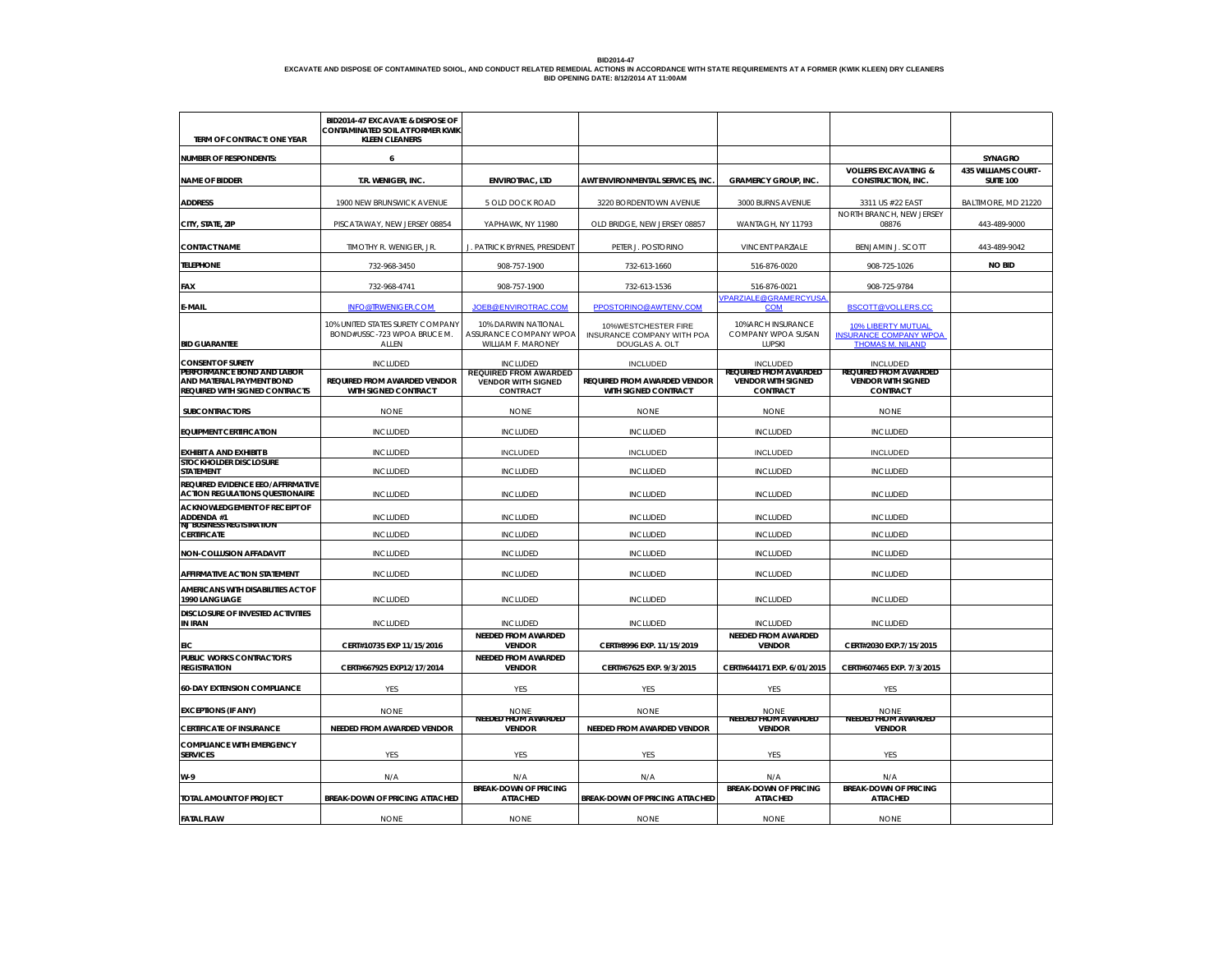# Former Kwik-Kleen Dry Cleaners site 110 South Warren Street **Trenton, NJ**

| <b>PROJECT TASK</b>                                 | COST<br>(Lump Sum) |
|-----------------------------------------------------|--------------------|
| Task 1 - Plans, Permitting and Engineering Approval | \$30,000.00        |
| Task 2 - Excavation, Dewatering and Backfill        | \$131,250.00       |
| <b>Task 2a - Water Transportation and Disposal</b>  | \$25,000.00        |
| Task 3 - Soil & Waste Transportation & Disposal     | \$102,600.00       |
| Task 4 - Restoration and Resurfacing                | $$5,000.^{\circ}$  |
|                                                     |                    |

**Project Total** 

 $$293,850.00$ 

# **Standby Time and Per Unit Time & Materials Rates**

The Per Unit Costs are provided for extra work beyond the bid scope approved by the City. The City will pay unit costs for those items listed as part of the assumed scope of work under the total task budget, provided that the City approves the exceedance of the task budget in writing. Less work than performed will be credited based on Unit Costs.

The following paragraphs summarize the provisions for Contractor standby time and out-of-scope activities that may be approved or requested on a time and materials basis:

| <b>Unit Costs</b>                              | COST                  |
|------------------------------------------------|-----------------------|
| Engineering Services, P.E.                     | $$300.00$ /Hour       |
| Dewatering and Disposal (over 12,500 gallons)  | \$3.50<br>/ Gallon    |
| Soil Transportation & Disposal (over 570 tons) | $$300.00$ /Ton        |
| Shoring (over 130 linear feet)                 | $$570.00$ /Ft         |
| Clean Fill                                     | $s \frac{24.50}{100}$ |
| Crushed stone                                  | \$27.50<br><b>Ton</b> |

#### 1) Standby Time

The Contractor shall be responsible for lost time due to acts of nature, delays by their subcontractors, or work stoppages due to Contractor performance. However, standby time shall be allowable for work stoppages directed by the LSRP other than for performance issues. Contractor shall take all measures to coordinate work activities with the City's LSRP to avoid standby time while awaiting laboratory test results (i.e. post-excavation results, waste characterization results, or backfilling). Standby time shall be bid on a

BID2014-47 TO EXCAVATE AND DISPOSE OF CONTAMINATED SOIL, AND CONDUCT RELATED REMEDIAL ACTIONS, IN ACCORDANCE WITH STATE REQUIREMENTS AT A FORMER (KWIK KLEEN) DRY CLEANERS 5<br>LOCATED AT 110 SOUTH WARREN STREET, TRENTON, NJ.

T.R. Weniger, Inc.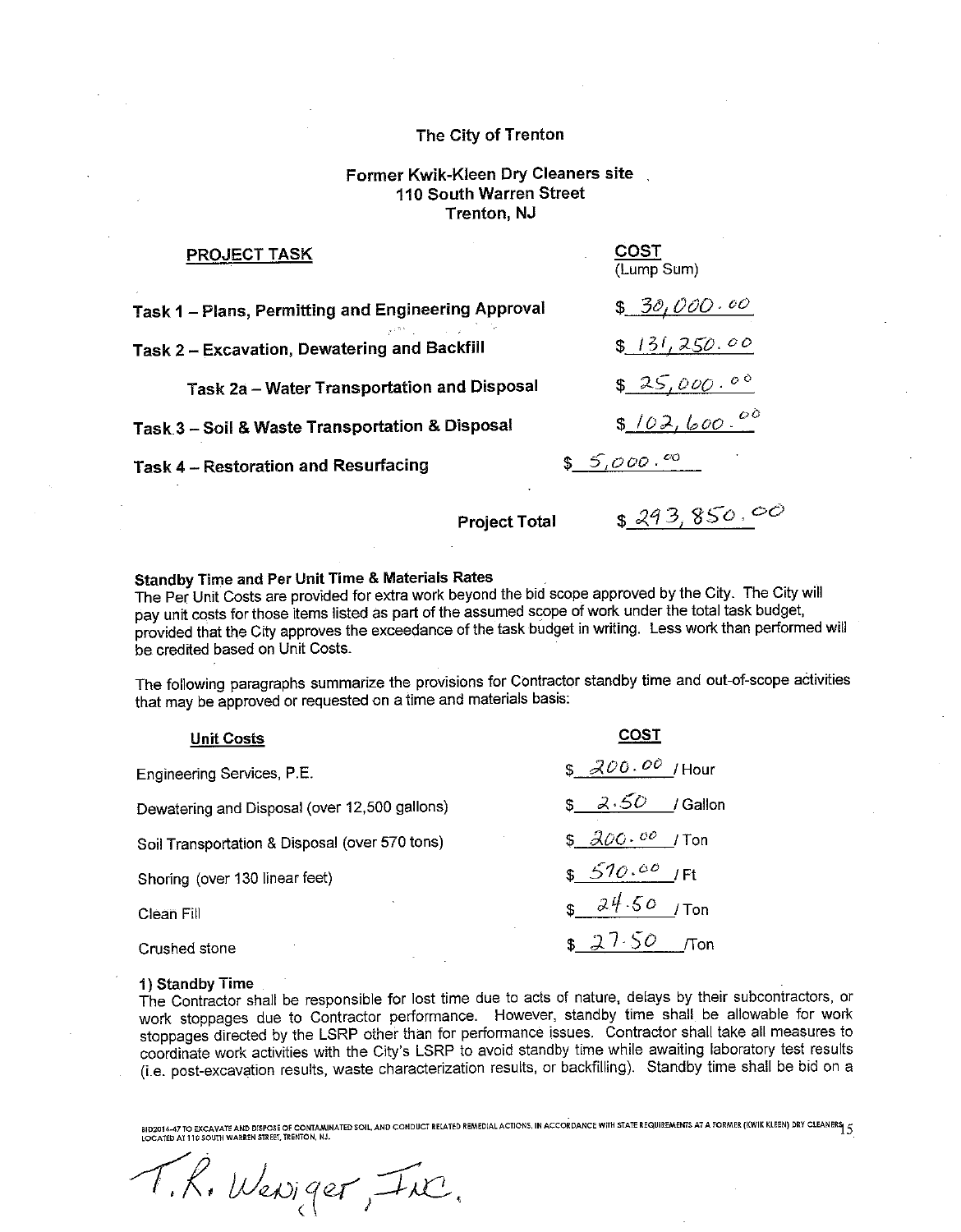# Former Kwik-Kleen Dry Cleaners site 110 South Warren Street **Trenton, NJ**

| <b>PROJECT TASK</b>                                 | <b>COST</b><br>(Lump Sum) |
|-----------------------------------------------------|---------------------------|
| Task 1 - Plans, Permitting and Engineering Approval | 5,000                     |
| Task 2 - Excavation, Dewatering and Backfill        | 5193.250                  |
| Task 2a – Water Transportation and Disposal         | \$10,500                  |
| Task 3 - Soil & Waste Transportation & Disposal     | 160,000                   |
| <b>Task 4 - Restoration and Resurfacing</b>         | \$7500                    |
|                                                     |                           |

**Project Total** 

#### **Standby Time and Per Unit Time & Materials Rates**

ENVITOTTOC, LTB

The Per Unit Costs are provided for extra work beyond the bid scope approved by the City. The City will pay unit costs for those items listed as part of the assumed scope of work under the total task budget, provided that the City approves the exceedance of the task budget in writing. Less work than performed will be credited based on Unit Costs.

The following paragraphs summarize the provisions for Contractor standby time and out-of-scope activities that may be approved or requested on a time and materials basis:

| <b>Unit Costs</b>                              | COST                  |
|------------------------------------------------|-----------------------|
| Engineering Services, P.E.                     | / Hour<br>S 175.      |
| Dewatering and Disposal (over 12,500 gallons)  | / Gallon<br>52        |
| Soil Transportation & Disposal (over 570 tons) | <u>\$300</u><br>/ Ton |
| Shoring (over 130 linear feet)                 | <u>s 650</u><br>/ Ft  |
| Clean Fill                                     | / Ton<br>5م)          |
| Crushed stone                                  | /Ton<br>lo5           |

#### 1) Standby Time

The Contractor shall be responsible for lost time due to acts of nature, delays by their subcontractors, or work stoppages due to Contractor performance. However, standby time shall be allowable for work stoppages directed by the LSRP other than for performance issues. Contractor shall take all measures to coordinate work activities with the City's LSRP to avoid standby time while awaiting laboratory test results (i.e. post-excavation results, waste characterization results, or backfilling). Standby time shall be bid on a

**BID2014-47 TO EXCAVATE AND DISPOSE OF CONTAMINATED SOIL, AND CONDUCT RELATED REMEDIAL ACTIONS, IN ACCORDANCE WITH STATE REQUIREMENTS AT A FORMER (KWIK KLEEN) DRY CLEANERS**  $\zeta$ LOCATED AT 110 SOUTH WARREN STREET, TRENTON, NJ.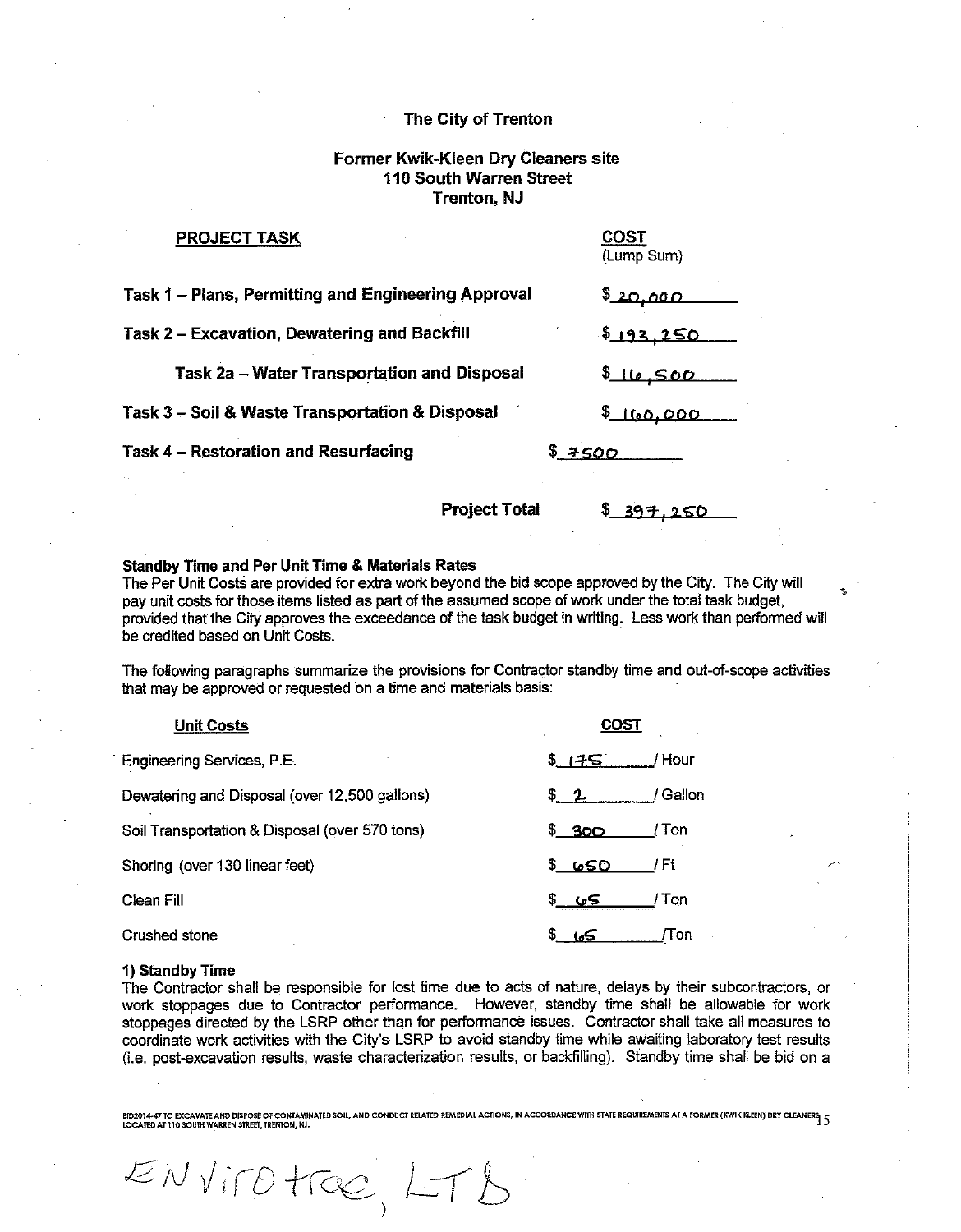# Former Kwik-Kleen Dry Cleaners site 110 South Warren Street **Trenton, NJ**

| <u>PROJECT TASK</u>                                 | COST<br>(Lump Sum) |
|-----------------------------------------------------|--------------------|
| Task 1 – Plans, Permitting and Engineering Approval | \$8,580.00         |
| Task 2 - Excavation, Dewatering and Backfill        | \$115,582.00       |
| Task 2a - Water Transportation and Disposal         | \$18,615.00        |
| Task 3 – Soil & Waste Transportation & Disposal     | \$571,445.00       |
| <b>Task 4 - Restoration and Resurfacing</b>         | \$18,135,00        |
|                                                     |                    |

**Project Total** 

 $$732,357.00$ 

## **Standby Time and Per Unit Time & Materials Rates**

The Per Unit Costs are provided for extra work beyond the bid scope approved by the City. The City will pay unit costs for those items listed as part of the assumed scope of work under the total task budget. provided that the City approves the exceedance of the task budget in writing. Less work than performed will be credited based on Unit Costs

The following paragraphs summarize the provisions for Contractor standby time and out-of-scope activities that may be approved or requested on a time and materials basis:

| <b>Unit Costs</b>                              | COS1               |
|------------------------------------------------|--------------------|
| Engineering Services, P.E.                     | \$186.00<br>/ Hour |
| Dewatering and Disposal (over 12,500 gallons)  | \$1.70<br>/ Gallon |
| Soil Transportation & Disposal (over 570 tons) | \$975.00<br>Ton    |
| 1M)<br>Shoring (over 480 linear feet)          | \$1,285.00<br>/ Ft |
| Clean Fill                                     | \$17.00<br>Ton     |
| Crushed stone                                  | \$19.25<br>/Ton    |

#### 1) Standby Time

The Contractor shall be responsible for lost time due to acts of nature, delays by their subcontractors, or work stoppages due to Contractor performance. However, standby time shall be allowable for work stoppages directed by the LSRP other than for performance issues. Contractor shall take all measures to coordinate work activities with the City's LSRP to avoid standby time while awaiting laboratory test results (i.e. post-excavation results, waste characterization results, or backfilling). Standby time shall be bid on a

SID2014-47 TO EXCAVATE AND DISPOSE OF CONTAMINATED SOIL, AND CONDUCT RELATED REMEDIAL ACTIONS, IN ACCORDANCE WITH STATE REQUIREMENTS AT A FORMER (KWIK KLEEN) DRY CLEANER (<br>LOCATED AT 110 SOUTH WARREN STREET, TRENTON, NJ.

I ENVIROMENTAL Services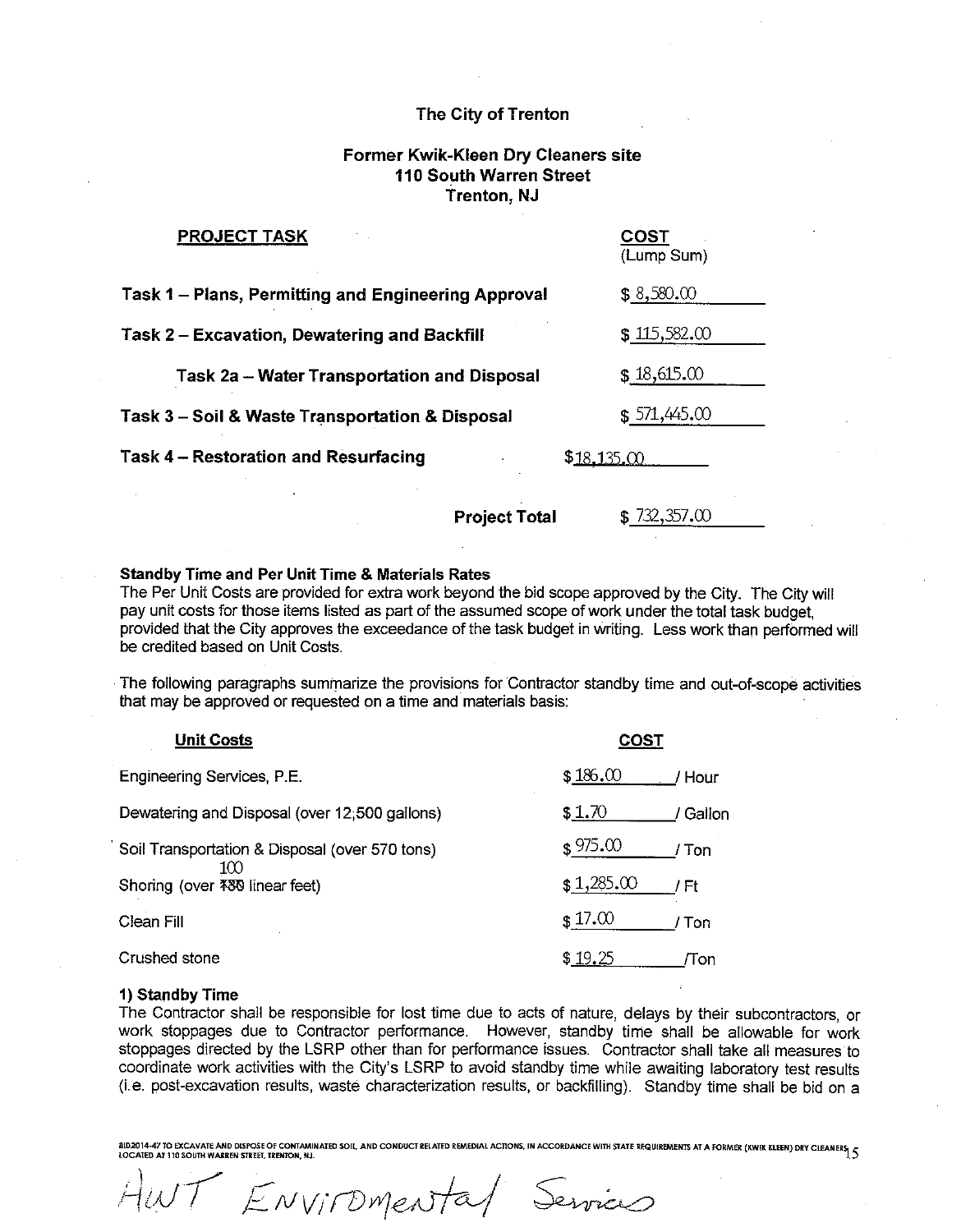# **Standby Rates**

| \$57.00/hour  |
|---------------|
| \$113.88/hour |
| \$94.85/hour  |
| \$111.75/hour |
| \$64.50/hour  |
| \$11.75/hour  |
| \$35.15/hour  |
| \$150.00/hour |
| \$3500/day    |
|               |

# **Time & Materials Rates**

| Project Supervisor                             | \$57.00/hour  |  |
|------------------------------------------------|---------------|--|
| <b>Equipment Operator</b>                      | \$113.88/hour |  |
| Laborer                                        | \$94.85/hour  |  |
| Large Excavator                                | \$111.75/hour |  |
| <b>Small Excavator</b>                         | \$64.50/hour  |  |
| <b>Utility Truck</b>                           | \$11.75/hour  |  |
| Tractor w/lowboy trailer                       | \$35.15/hour  |  |
| Vacuum Truck                                   | \$150.00/hour |  |
| <b>Shoring System</b>                          | \$3500/day    |  |
| Materials will be billed at cost plus 15%      |               |  |
| Subcontractors will be billed at cost plus 10% |               |  |

AUNT ENVIRONMenta) Services, INC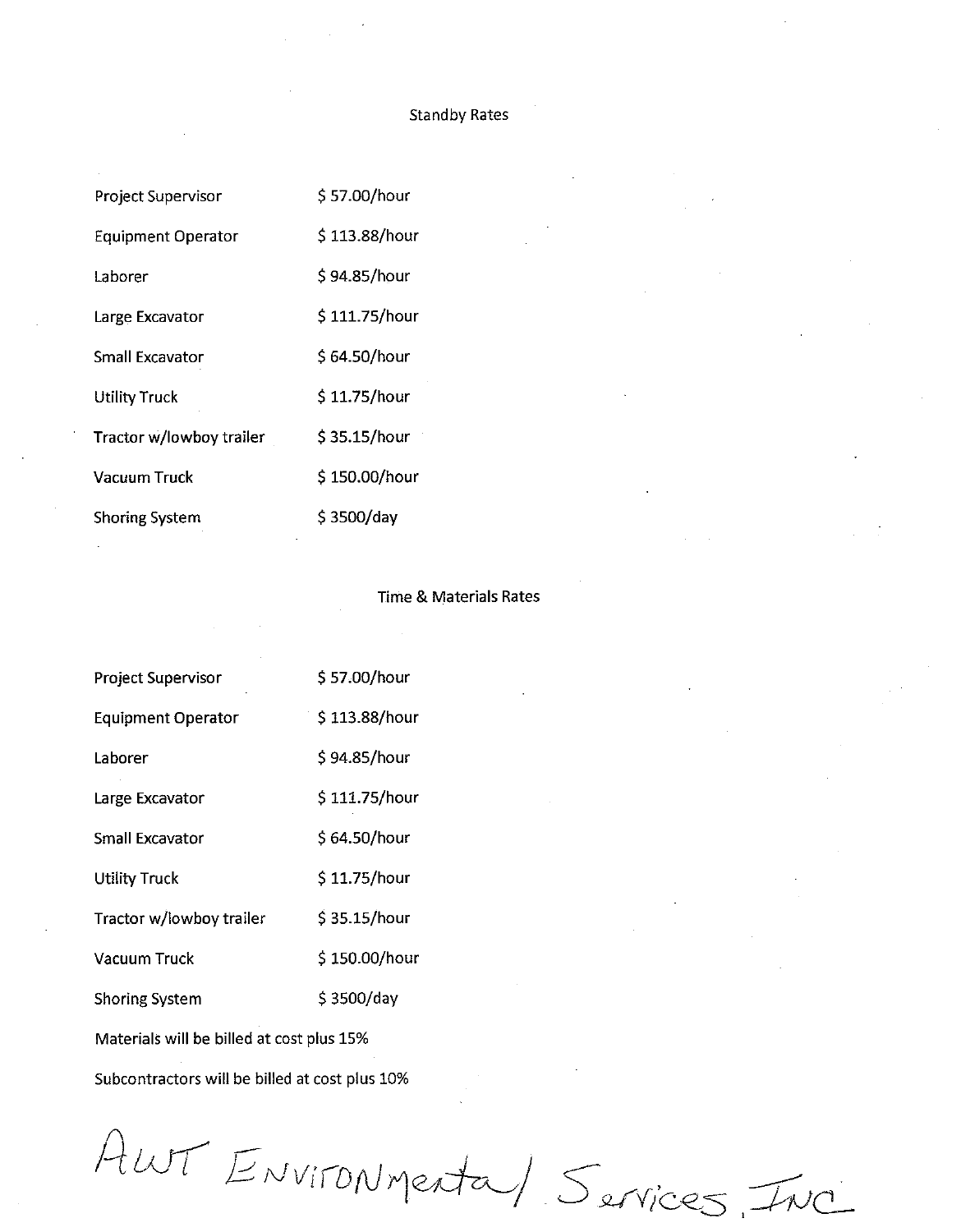# Former Kwik-Kleen Dry Cleaners site 110 South Warren Street Trenton, NJ

| <b>PROJECT TASK</b>                                 | <b>COST</b><br>(Lump Sum) |
|-----------------------------------------------------|---------------------------|
| Task 1 – Plans, Permitting and Engineering Approval | 50,000.00<br>SS.          |
| Task 2 - Excavation, Dewatering and Backfill        | 493,000.00                |
| <b>Task 2a - Water Transportation and Disposal</b>  | 45,000.00<br>\$           |
| Task 3 - Soil & Waste Transportation & Disposal     | 275,000.00<br>\$          |
| Task 4 - Restoration and Resurfacing                | \$<br>15,000.00           |
| <b>Project Total</b>                                | 878,000.00<br>\$          |

**Standby Time and Per Unit Time & Materials Rates** 

The Per Unit Costs are provided for extra work beyond the bid scope approved by the City. The City will pay unit costs for those items listed as part of the assumed scope of work under the total task budget, provided that the City approves the exceedance of the task budget in writing. Less work than performed will be credited based on Unit Costs.

The following paragraphs summarize the provisions for Contractor standby time and out-of-scope activities that may be approved or requested on a time and materials basis.

| <b>Unit Costs</b>                              | COST                    |
|------------------------------------------------|-------------------------|
| Engineering Services, P.E.                     | 150.00<br>\$<br>/ Hour  |
| Dewatering and Disposal (over 12,500 gallons)  | 3.90<br>/ Gallon<br>\$. |
| Soil Transportation & Disposal (over 570 tons) | 460.00<br>Ton<br>S.     |
| Shoring (over 130 linear feet)                 | 65.00<br>/ KtX SF       |
| Clean Fill                                     | 30.00<br>\$.<br>Ton     |
| Crushed stone                                  | 30.00<br>/Ton<br>S      |

#### 1) Standby Time

The Contractor shall be responsible for lost time due to acts of nature, delays by their subcontractors, or work stoppages due to Contractor performance. However, standby time shall be allowable for work stoppages directed by the LSRP other than for performance issues. Contractor shall take all measures to coordinate work activities with the City's LSRP to avoid standby time while awaiting laboratory test results (i.e. post-excavation results, waste characterization results, or backfilling). Standby time shall be bid on a

BID2034-47 TO EXCAVATE AND DISPOSE OF CONTAMINATED SOIL, AND CONDUCT RELATED REMEDIAL ACTIONS, IN ACCORDANCE WITH STATE REQUIREMENTS AT A FORMER (KWIK KLEEN) DRY CLEANERS  $\varsigma$ LOCATED AT 110 SOUTH WARREN STREET, TRENTON, NJ.

 $Iwd$  $\mathcal{D}\mathfrak{\omega} \not\!\!\!\!\sim \not\!\!\!\! \varphi$